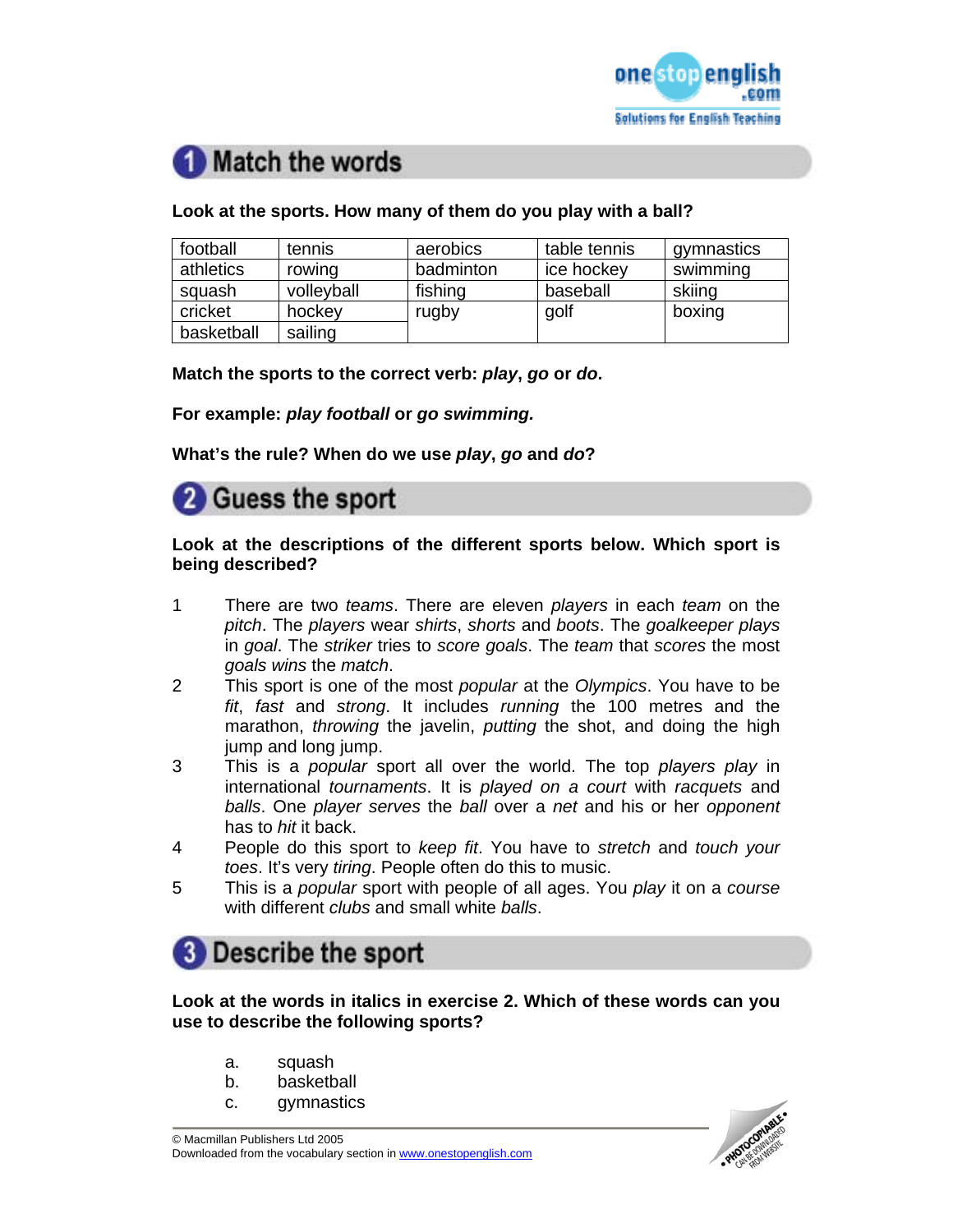

**Write a description of one of these sports, or write a description of a sport that is popular in your country.** 



## **Which is the odd word out?**

- a. a ball, a shuttlecock, a puck, a basket
- b. score, miss, goal, pass, shoot
- c. a bat, a ball, a racquet, a club
- d. a court, a pitch, a match, a course
- e. strong, jump, stretch, throw



## **Interview your partner about sport. Ask the questions below:**

- What's your favourite sport?
- What's your favourite team? Who's your favourite sportsperson?
- Which sports do you play?
- What's the most popular sport in your country?
- Are there any sports which are only played in your country?

## **Tell the class about your partner.**